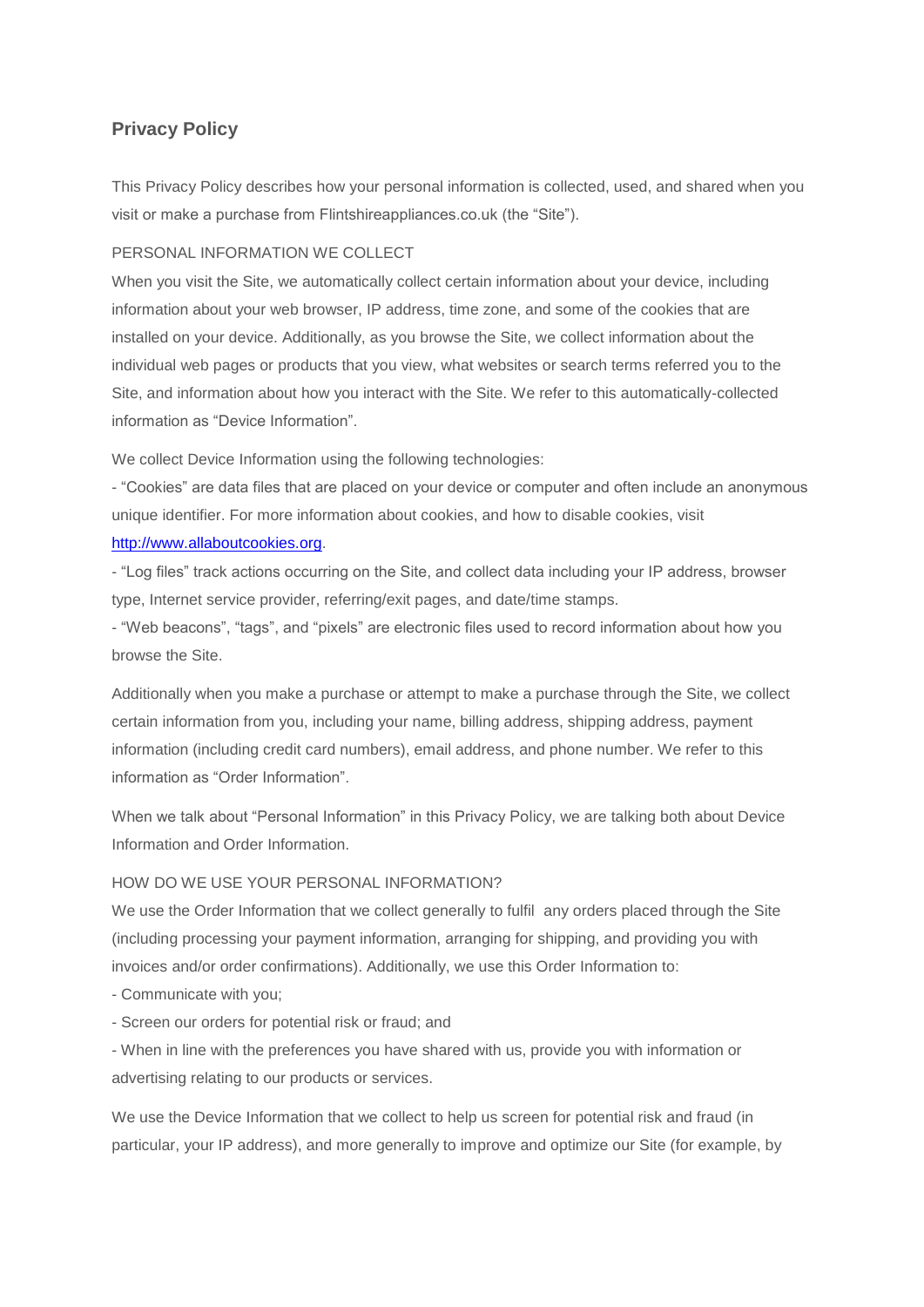generating analytics about how our customers browse and interact with the Site, and to assess the success of our marketing and advertising campaigns).

#### SHARING YOUR PERSONAL INFORMATION

We share your Personal Information with third parties to help us use your Personal Information, as described above. For example, we use Yell.com to power our online store--you can read more about how Yell.com uses your Personal Information here: [Yell Privacy Policy | Yell.com](https://www.yell.com/legal/data-protection-privacy-policy/) We also use Google Analytics to help us understand how our customers use the Site -- you can read more about how Google uses your Personal Information here: [https://www.google.com/intl/en/policies/privacy/.](https://www.google.com/intl/en/policies/privacy/) You can also opt-out of Google Analytics here: [https://tools.google.com/dlpage/gaoptout.](https://tools.google.com/dlpage/gaoptout)

Finally, we may also share your Personal Information to comply with applicable laws and regulations, to respond to a subpoena, search warrant or other lawful request for information we receive, or to otherwise protect our rights.

### BEHAVIOURAL ADVERTISING

As described above, we use your Personal Information to provide you with targeted advertisements or marketing communications we believe may be of interest to you. For more information about how targeted advertising works, you can visit the Network Advertising Initiative's ("NAI") educational page at [http://www.networkadvertising.org/understanding-online-advertising/how-does-it-work.](http://www.networkadvertising.org/understanding-online-advertising/how-does-it-work)

You can opt out of targeted advertising by using the links below:

- Facebook:<https://www.facebook.com/settings/?tab=ads>
- Google:<https://www.google.com/settings/ads/anonymous>
- Bing:<https://advertise.bingads.microsoft.com/en-us/resources/policies/personalized-ads>

Additionally, you can opt out of some of these services by visiting the Digital Advertising Alliance's opt-out portal at: [http://optout.aboutads.info/.](http://optout.aboutads.info/)

#### DO NOT TRACK

Please note that we do not alter our Site's data collection and use practices when we see a Do Not Track signal from your browser.

#### YOUR RIGHTS

If you are a European resident, you have the right to access personal information we hold about you and to ask that your personal information be corrected, updated, or deleted. If you would like to exercise this right, please contact us through the contact information below.

Additionally, if you are a European resident we note that we are processing your information in order to fulfil contracts we might have with you (for example if you make an order through the Site), or